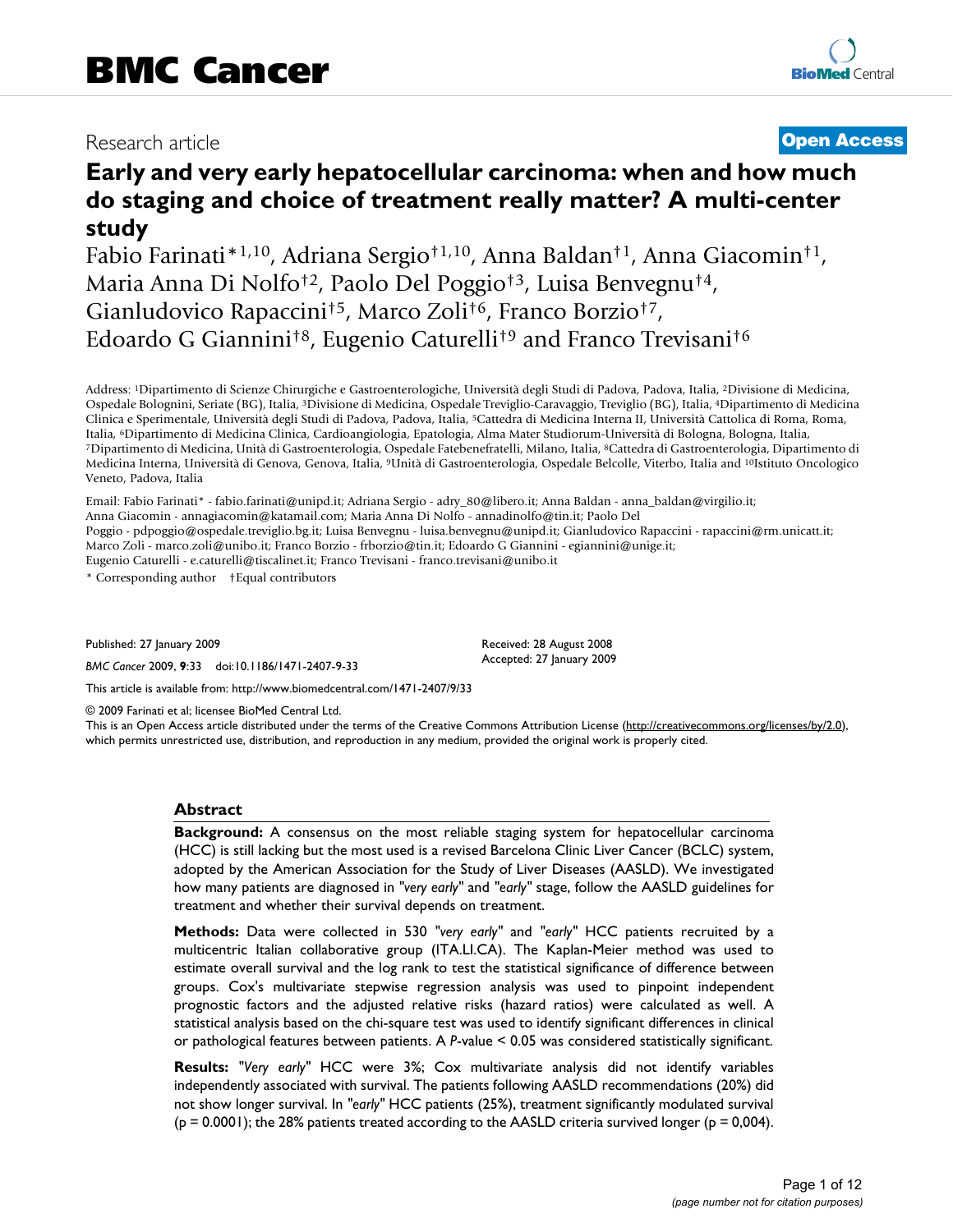The Cox analysis however identified only age, gender, number of lesions and Child class as independent predictors of survival.

**Conclusion:** patients with *very early"* HCC were very few in this analysis. In most instances they were not treated with the treatment suggested as the most appropriate by the AASLD guidelines and the type of treatment had no impact on survival, even though the number of patients was relatively low and part of the patients were diagnosed before the introduction of the guidelines: this analysis, therefore, might not be considered as conclusive and should be validated. The *"early"* stage group involved more patients, rarely treated according to the guidelines, both overall and also in those diagnosed after their publication; the survival was in part predicted by the type of treatment, with better results in those treated according to AASLD indications.

#### **Backgrounds**

The last 10 years have seen a proliferation of attempts to provide HCC patients with reliable staging and prognostic systems to overcome the inefficiency of the classical Child-Pugh [1], Okuda [2] and tumor-node-metastasis (TNM) [3] staging systems. The most reliable and widely adopted methods for staging HCC are currently the Cancer of the Liver Italian Program (CLIP) [4] and BCLC [5] systems in Europe and the Japan Integrated Staging score (JIS) in Japan [6]. They have been internally and externally validated, both retrospectively and prospectively, and their efficiency has been tested in several clinical and therapeutic scenarios [6-15]. The BCLC system has attracted particular attention because it provides not only a reliable system for staging HCC patients, but also a validated algorithm for the choice of treatment. In the revised version of the BCLC system, released by the AASLD [13], patients diagnosed at the best stages are defined as follows:

- *"very early"* when single node HCC, smaller than 2 cm, in Child-Pugh A class, with no symptoms and lack of change in performance status;

- *"early"* when single node HCC, smaller than 5 cm, or up to 3 nodes < 3 cm each, in Child-Pugh A-B class, with no symptoms and lack of change in performance status.

In the AASLD guidelines, patients with *"very early"* disease are candidates for resection, unless they have portal hypertension and/or increased bilirubin levels, in which case either liver transplantation or locoregional percutaneous treatments are recommended, depending on their age and associated diseases. Patients with *"early"* disease, when presenting portal hypertension or increased bilirubin that advise against the surgical option, should be given locoregional treatment or transplant as well.

The aims of this retrospective multi-center study were to ascertain:

- the proportions of HCC patients presenting with *"early"* and *"very early"* HCC in the cumulative experience of ten Italian institutions, three of them acting as primary referral centers and seven as both primary referral and third-level centers;

- how was the management in relation to the AASLD (or previous BCLC) treatment guidelines;

- whether the choice of treatment really has a crucial impact on the survival of patients in these two stages, which is the most effective treatment and whether adherence to the AASLD guidelines has an impact on survival.

### **Methods**

This study retrospectively analyzed data collected prospectively concerning 1834 HCC patients (482 females, 1352 males) recruited from January 1986 to December 2004 at 10 clinical institutions forming the ITA.LI.CA (Italian Liver Cancer) group. The *diagnosis* of HCC was histologically confirmed in 939 cases. In the remainder, it was based on the guidelines on HCC management, and obtained by at least two imaging techniques with typical features for HCC or combining a diagnostic increase in alfa-fetoprotein (AFP) (> 200 ng/mL) with typical features detected by one imaging technique [14]. The *modality of cancer diagnosis* was defined as "surveillance" when HCC was detected during routine follow-up (6-monthly or yearly clinical examination and imaging), "incidental" when an asymptomatic neoplasm was discovered outside a surveillance program, and "symptomatic" when HCC was diagnosed because of the onset of symptoms.

*Tumor size* and *number of lesions* were determined on the basis of the imaging procedures performed, considering the diameter of the largest lesion in cases of multiple nodules. *Tumor stage* was determined according to the tumornode-metastasis (TNM) [3], and Cancer of the Liver Italian Program (CLIP) [4] staging systems, as in previous ITA.LI.CA reports [16,17]. *Tumor stage* was retrospectively correlated with the BCLC system [5], given the availability of reliable data on patients' symptoms and performance status in the original data base. We considered portal hypertension (as clinically suggested by the presence of esophageal varices) or bilirubine level < 2 mg/dl as exclusion criteria for resection.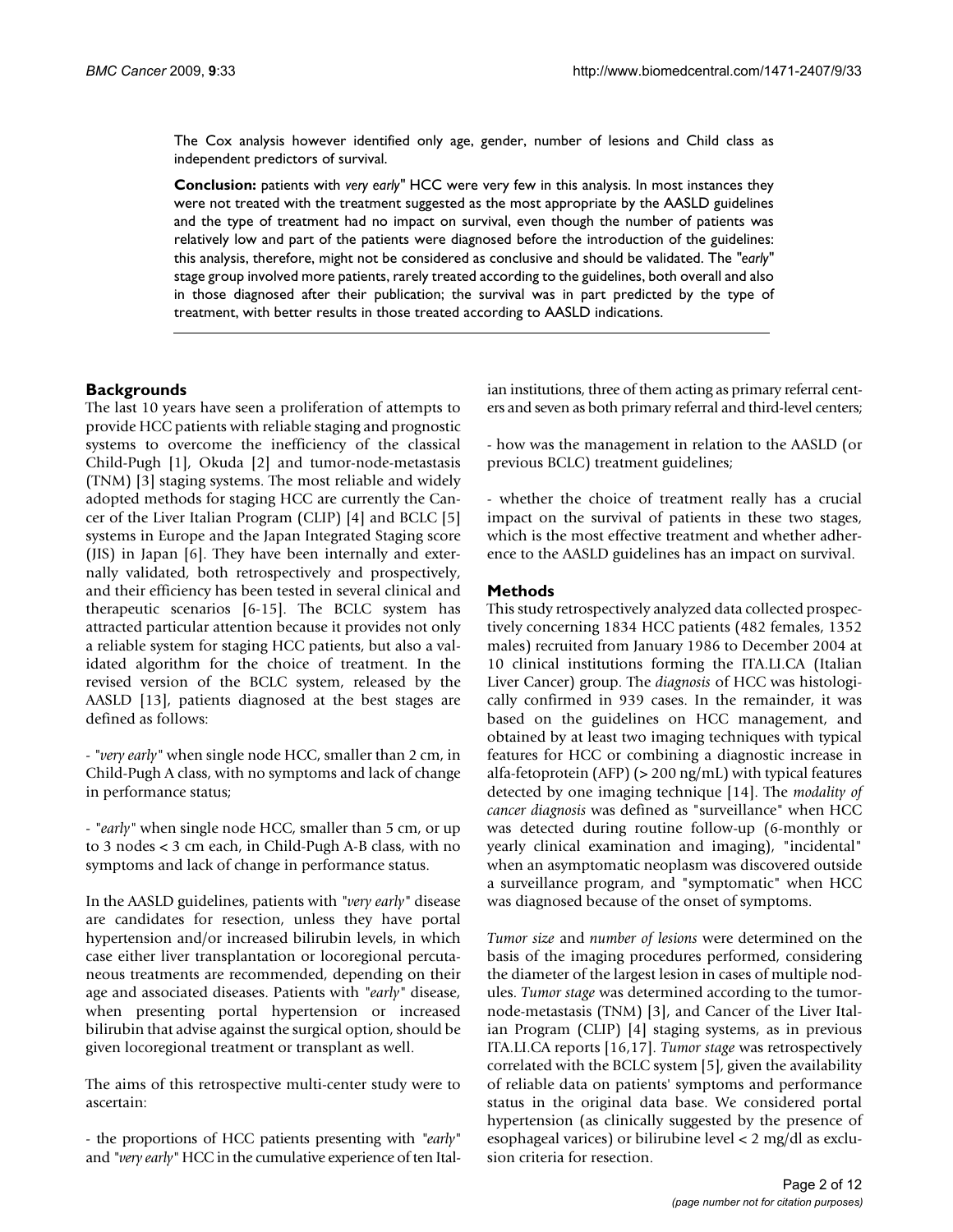*Virological status* regarding hepatitis B virus (HBV) and hepatitis C virus (HCV) infection was determined on the basis of routine virological tests. *Alcohol abuse* was considered as the long-standing consumption of more than 80 g ETOH/day in males and 40 g in females. The *Child-Pugh class*, the presence of relevant *symptoms* (ascites, jaundice), "constitutional syndrome" (fever, weight loss and pain) or of *portal thrombosis*, *extra-hepatic metastases*, or *associated nonhepatic disease*, were recorded.

*First treatment* after diagnosis, i.e. transplantation (OLTx), surgical RESECTION, radiofrequency-mediated thermal ablation (RFTA), percutaneous ethanol injection (PEI), transcatheter arterial chemoembolization (TACE), combinations of different treatments and best supportive care (BSC) were recorded together with the *survival* in months from the time of diagnosis. Treatments for HCC were chosen either in accordance to the guidelines or taking into account specific neoplastic, clinical and biochemical features of each patient. This being a partly retrospective and partly prospective observational study no attempt was done to standardize the treatment choice in each center.

The Kaplan-Meier method was used to estimate overall survival (median and 95% CI), defined as the interval between HCC diagnosis and death or last follow-up visit. To test the statistical significance of differences in survival between groups, the log rank method was utilized. The variables considered in the Cox's multivariate stepwise regression analysis to pinpoint independent prognostic factors were:

- age;

- gender;
- etiology;

- tumor size (diameter of largest nodule, scored as: 1 = < 2 cm,  $2 = 2 - 3$  cm,  $3 = 3$  cm);

- number of lesions (1, 2–3);
- Child-Pugh class (A/B);
- CLIP score (0–3);

- type of treatment (OLTx, RESECTION, RFTA, PEI, TACE, best supportive care [BSC], others).

An internal validation analysis was also performed in a set of 100 consecutive "*early"* HCC patients diagnosed in an more recent time period (included from January 2002 and December 2004). This was not done on patients with *"very early"* HCC due to the small number of patients available for the analysis.

The adjusted relative risks (hazard ratios) and their 95% confidence interval (CI) were calculated for variables independently correlated with survival. A statistical analysis based on the chi-square test was used to identify significant differences in clinical or pathological features between differently treated patients. A *P*-value < 0.05 was considered statistically significant.

The software utilized was SPSS 14.0 for Windows.

The ITA.LI.CA database management conformed to the past and current Italian legislation on the privacy and the study conformed to the ethical guidelines of the Declaration of Helsinki. The study was approved by the ethic committee of the participating Institutions.

# **Results**

Based on the above-described AASLD criteria, two groups of patients were singled out, one with *"very early"* HCC, including 65 patients (3% of the whole series), and the other with *"early"* HCC, encompassing 465 patients (25%). Therefore, these patients accounted overall for the 28% of all cases diagnosed at the units participating in the study.

The features of the two subgroups are given in Tables 1.

Taken together, *"very early"* and *"early"* HCC patients showed the following characteristics:

- a median overall survival of 46 months (95% CI 42–50);

- patients with nodes < 2 cm survived significantly longer (median 65 months, 95% CI 49–80) than those with nodes 2 to 3 cm (43 months, 95% CI 38–48) or larger than 3 cm (46 months, 95% CI 41-50, p < 0.001);

- Child A patients had a significantly longer survival (median 50 months, 95% CI 44–54) than Child B subjects (26 months, 95% CI 21–31, p < 0.0001), irrespective of tumor size.

# *"***Very early***" disease*

*"Very early"* HCCs were more frequently diagnosed in patients under surveillance  $(p = 0.002)$  and survived longer (median 60 months, 95% CI 47–72) than patients with "*early"* disease (42 months, 95% CI 38–46)(p < 0.003) (Fig. 1). The percentage of *"Very early"* HCCs did not increase over time and it was stable at 3% also in the 2002–2004 period, chosen to evaluate any trend.

Among *"very early"* HCC patients, there was a borderline  $(p = 0.06)$  difference in survival between patients receiving OLTx, RESECTION, PEI, RFTA, TACE and BSC (Fig. 2). OLTx gave the best results, with a median survival of 90 months; resection followed with 86 months survival (CI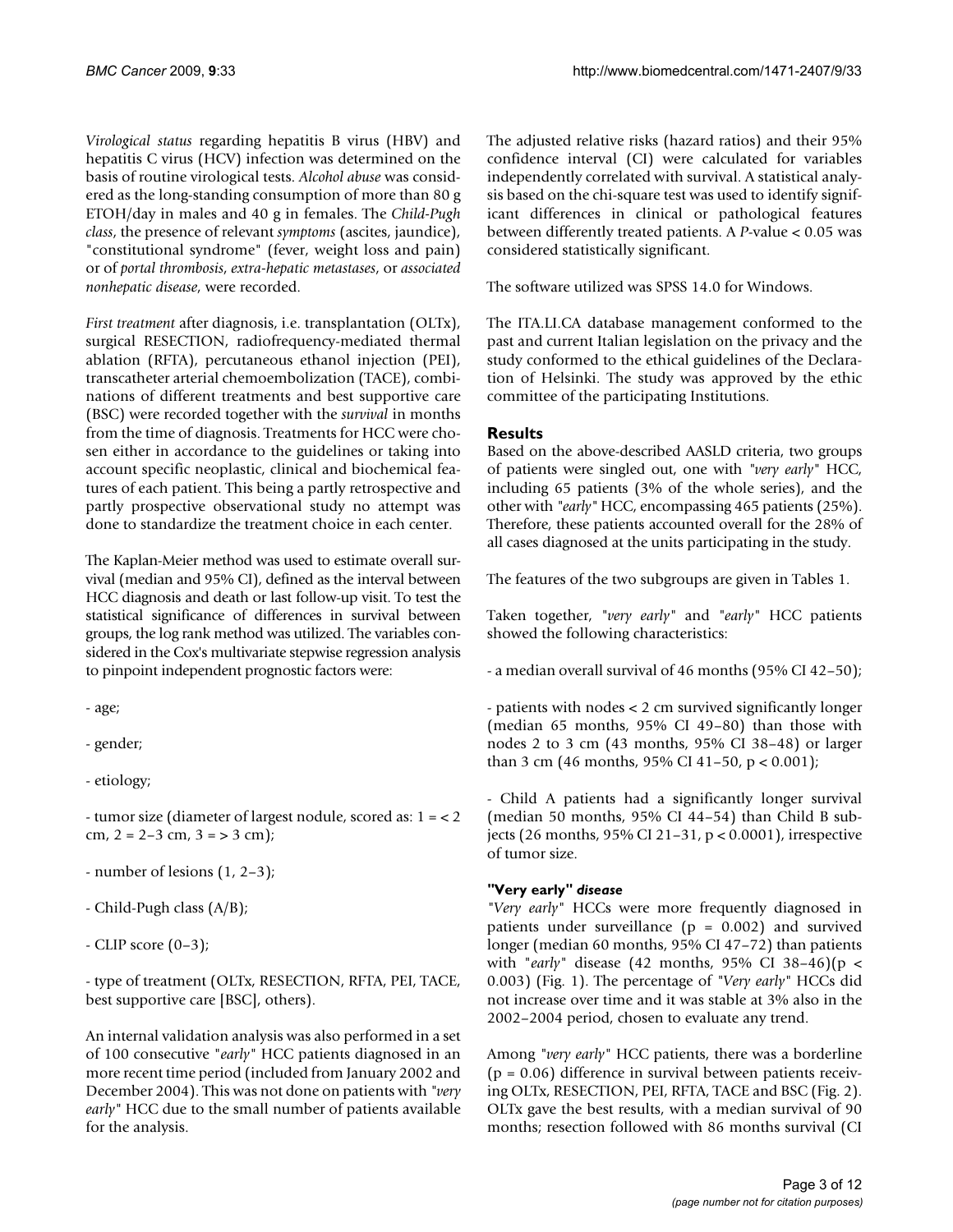| <b>Variables</b>         |                           | N                       | Very Early HCC (65)<br>% |       | Early HCC (465)<br>$\%$<br>N |  |
|--------------------------|---------------------------|-------------------------|--------------------------|-------|------------------------------|--|
| Gender                   | Male (M)                  | 43                      | 66                       | 316   | 68                           |  |
|                          | Female (F)                | 22                      | $34$                     | 49    | 32                           |  |
| Age                      | $< 60$                    | 16                      | 24                       | 107   | 23                           |  |
|                          | $60 - 70$                 | 31                      | 48                       | 214   | 46                           |  |
|                          | $>70\,$                   | $\,$ l $\,$ 8 $\,$      | 28                       | 44    | 31                           |  |
| <b>Disease Aetiology</b> | <b>HBV</b>                | $\overline{\mathbf{4}}$ | $\boldsymbol{6}$         | 42    | 9                            |  |
|                          | <b>HCV</b>                | 44                      | 68                       | 274   | 59                           |  |
|                          | Alcohol abuse             | 7                       | $\mathbf{H}$             | 51    | $\mathbf{H}$                 |  |
|                          | Alcohol and virus         | 4                       | 6                        | 56    | 12                           |  |
|                          | Mixed and others          | 6                       | 9                        | 42    | 9                            |  |
| <b>HCC</b> diagnosis     | Incidental                | 6                       | 9                        | 116   | 25                           |  |
|                          | Surveillance              | 58                      | 89                       | 326   | $70\,$                       |  |
|                          | Symptomatic               | $\mathsf{I}^*$          | $\mathbf 2$              | $23*$ | 5                            |  |
| Alfafetoprotein          | $< 20$ ng/ml              | 31                      | $47\,$                   | 228   | 49                           |  |
|                          | 20-200 ng/ml              | 27                      | 42                       | 205   | 44                           |  |
|                          | $>200$ ng/ml              | $\overline{7}$          | $\mathbf{H}$             | 32    | $\boldsymbol{7}$             |  |
| <b>Bilirubin</b>         | $< 2$ mg/dl               | 62                      | 95                       | 398   | 85                           |  |
|                          | $\geq$ 2 mg/dl            | 3                       | 5                        | 67    | 15                           |  |
| Lesion number            | $\mathbf{I}$              | 65                      | 100                      | 344   | 74                           |  |
|                          | $2 - 3$                   | $\pmb{0}$               | $\pmb{0}$                | 2     | 26                           |  |
| Tumor size               | $\leq$ 2 cm               | 65                      | 100                      | 158   | 34                           |  |
|                          | $2-3$ cm                  | $\pmb{0}$               | $\pmb{0}$                | 202   | 43                           |  |
|                          | > 3 cm                    | $\pmb{0}$               | $\pmb{0}$                | 105   | 23                           |  |
| Child-Pugh class         | $\boldsymbol{\mathsf{A}}$ | 65                      | $100\,$                  | 331   | 71                           |  |
|                          | $\, {\bf B}$              | $\pmb{0}$               | $\pmb{0}$                | 134   | 29                           |  |
| <b>CLIP</b> score        | $\pmb{0}$                 | $61\,$                  | 93                       | $243$ | 52                           |  |
|                          | $\mathbf{I}$              | 4                       | $\boldsymbol{7}$         | 167   | 36                           |  |

# **Table 1: Distribution of "***very early"* **and "***early"* **HCC, according to the different variables.**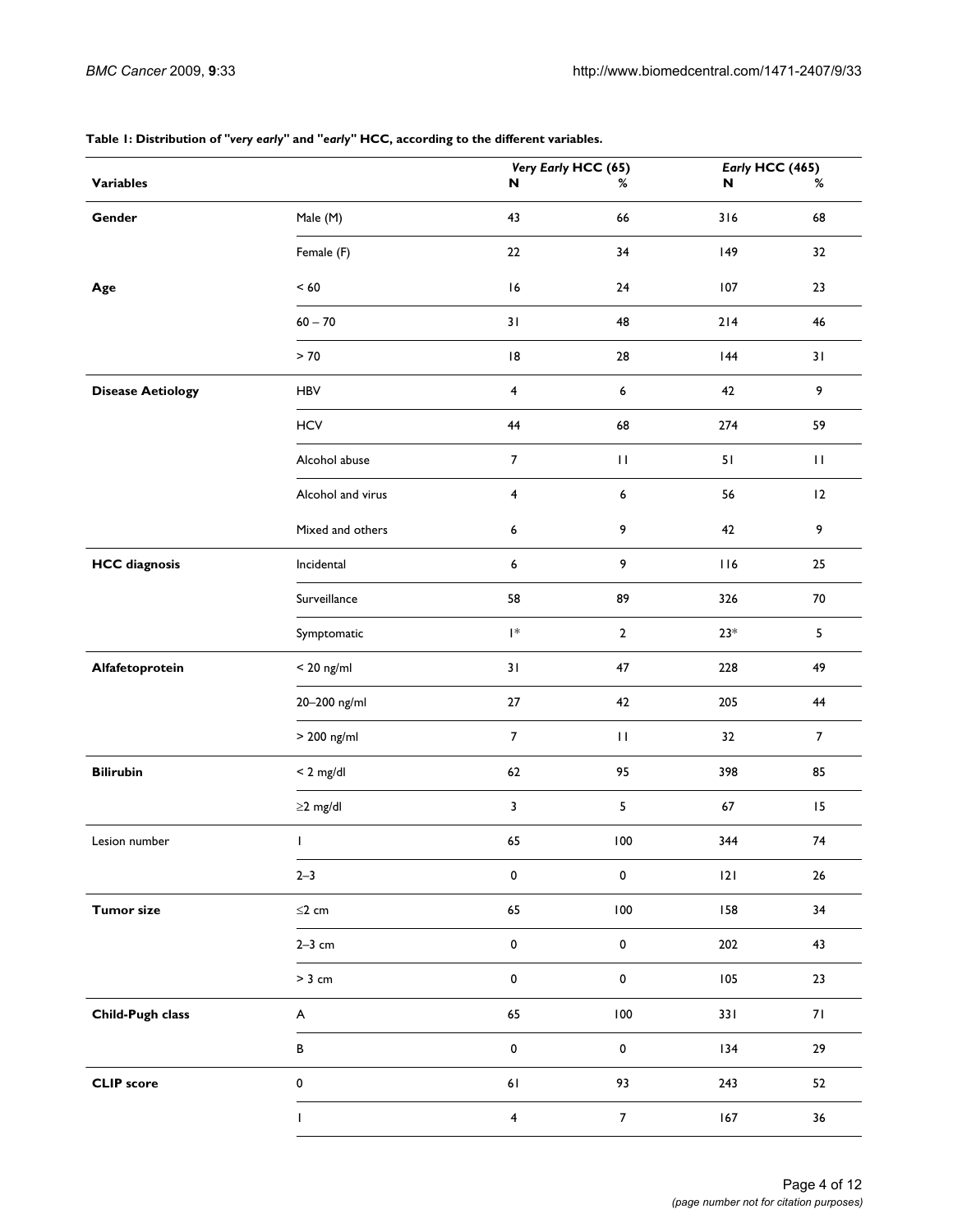|                   | 2                | 0                        | 0                        | 47           | $\overline{10}$ |
|-------------------|------------------|--------------------------|--------------------------|--------------|-----------------|
|                   | 3                | 0                        | 0                        | 8            | $\overline{2}$  |
| Type of treatment | OLTx             | 3                        | 5                        | $\mathbf{H}$ | $\overline{2}$  |
|                   | <b>RESECTION</b> | 8                        | 12                       | 75           | 16              |
|                   | <b>RFTA</b>      | 4                        | 22                       | 58           | 12              |
|                   | PEI              | 20                       | 30                       | 106          | 23              |
|                   | <b>TACE</b>      | 17                       | 26                       | 128          | 28              |
|                   | PEI + TACE       | $\overline{\phantom{a}}$ | $\overline{\phantom{a}}$ | 25           | 6               |
|                   | <b>BSC</b>       | 3                        | 5                        | 62           | 13              |

**Table 1: Distribution of "***very early"* **and "***early"* **HCC, according to the different variables.** *(Continued)*

OLTx: orthotopic liver transplantation; RFTA: radiofrequency-mediated thermal ablation;

PEI: percutaneous ethanol injection; TACE: transcatheter arterial chemoembolization; BSC: best supportive care.

16–156). In this group the survival curves of RFTA and PEI were considered together, given the small number of patients for each treatment: they obtained a median survival of 65 months (CI 54–76). Patients undergoing TACE had a survival of 60 months (CI 37–83). Only 3 patients were assigned to BSC, due to old age (> 80 years) (1 pt), multiple associated pathologies (1 pt) or unknown reasons (1 pt). their median survival was 15 months (CI 6– 43).

However, when the 3 cases treated with OLTx and the 3 cases who underwent BSC are disregarded, then the bor-



### **Figure 1**

**Survival rate in "***very early***" and "***early***" HCC**. Patients with *"very early"* HCC survived longer (median 60 months, 95% CI 47–72) than patients with "*early*" disease (42 months, 95% CI 38–46). The difference is highly statistically significant  $(p < 0.003)$ .

derline difference disappears ( $p = 0.858$ ). Cox's multivariate analysis showed that no variable was independently associated with survival.

The group of patients treated according to the AASLD recommendations (20%) did not survive longer than that of patients treated differently (80%)(the subgrouping is shown in Table 2).

### *"***Early***" disease*

In cases of *"early"* HCC, a significant difference in survival emerged among patients treated with the different therapies (p = 0.0001, Fig. 3), OLTx patients achieving the best outcome (mean survival 106 months, 89–124 CI). Surgical resection obtained a median survival of 52 months (CI 45–58), RFTA of 62 months and PEI of 44 months (CI 37–50). Worse results were reached with TACE, either alone (median survival 34 months, CI 29–39) or in combination with PEI (median survival 41 months, CI 27– 54). Here again, patients were assigned to BSC due to very advanced age (> 80 years) (5 pts), multiple comorbidities (23 pts) or unknown reasons (34 pts), and they got the worst survival (28 months, CI 17–39).

In an attempt to identify possible causes of the low efficacy of TACE, we found that patients treated with TACE:

- were more often Child B (p = 0.0016): 40% (52/128) versus 20% (54/275) in the other treatment groups;

- had a higher prevalence of large nodules (> 3 cm) (p < 0.005): 19% (23/128) versus 1% (4/275) in patients on other treatments.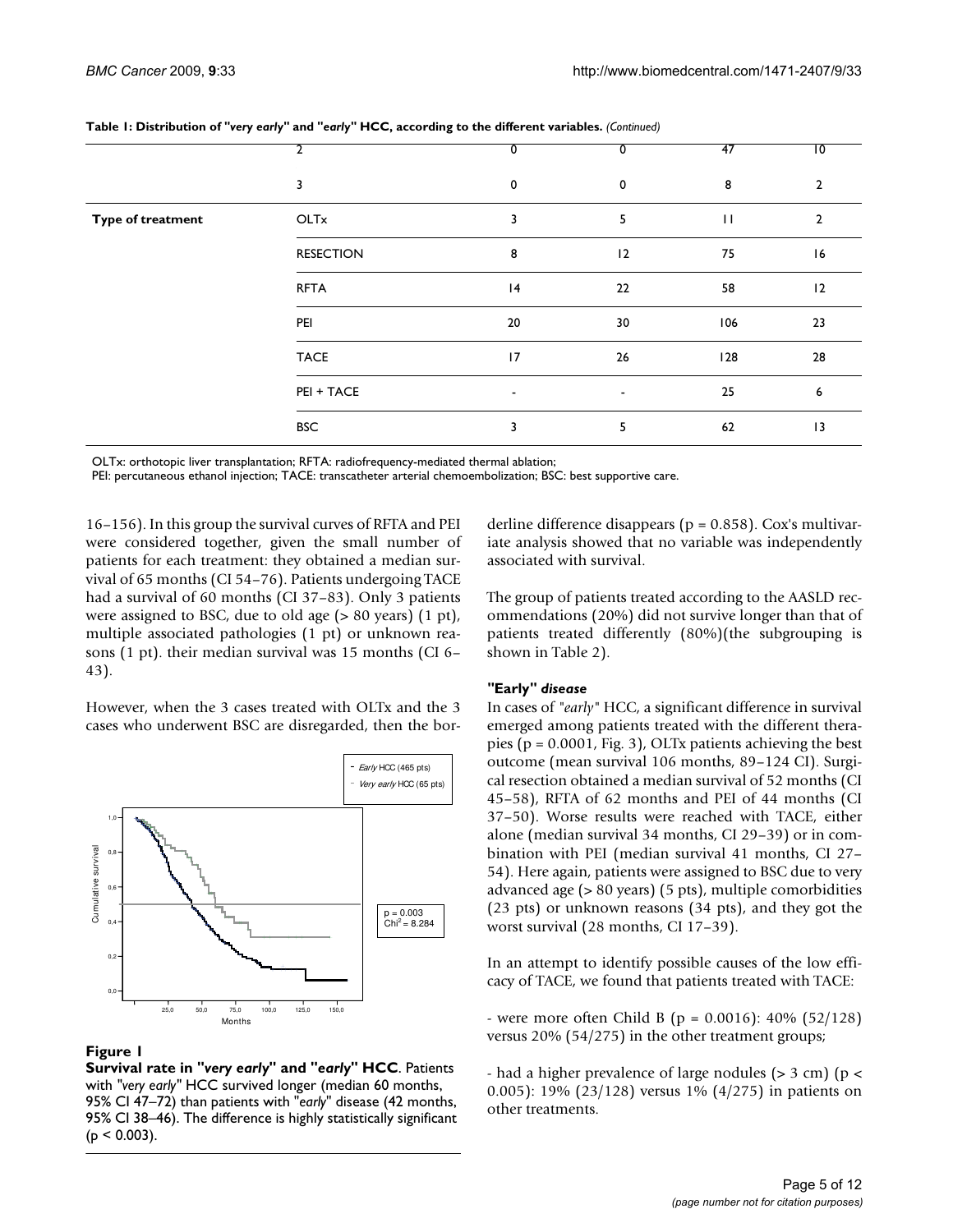

| $OLTx$ (3 pts)<br>RESECTION (8 pts)<br>RFTA or PEI (24 pts) |  |
|-------------------------------------------------------------|--|
| TACE (17 pts)<br>BSC (3 pts)                                |  |
|                                                             |  |

| $p = n.s.$<br>$Chi^2 = 5.674$ |
|-------------------------------|
|-------------------------------|

## $$

**Survival curves in patients with** *very early* **HCC treated with different modalities**. The difference in survival according to treatment is not statistically significant ( $p = 0.06$ ) [OLTx median survival 90 months; resection 86 months (CI 16–156), RFTA and PEI 65 months (CI 54–76), TACE 60 months (CI 37–83), BSC 15 months (CI 6–43)]. (OLTx: orthotopic liver transplantation; RFTA: radiofrequency-mediated thermal ablation; PEI: percutaneous ethanol injection; TACE: transcatheter arterial chemoembolization; BSC: best supportive care).

We therefore considered the subgroup of patients treated with TACE and presenting with a Child A cirrhosis and small nodules ( $\leq 3$  cm), as compared with a group with similar characteristics but treated with RESECTION, PEI or RFTA, and there was still a significant difference in survival, thus confirming that TACE is the treatment coinciding with the worst survival ( $p < 0.03$ ). However, when we considered patients treated with TACE and BSC alone, TACE was linked with a significantly longer survival  $(p =$ 0.04).

Finally, potential differences in survival were also sought by comparing patients treated with radical therapies, that is RESECTION, RFTA or PEI: the first two treatments

|  |  | Table 2: Number of "very early" HCC patients treated in adherence with the AASLD indications. |  |  |
|--|--|-----------------------------------------------------------------------------------------------|--|--|
|--|--|-----------------------------------------------------------------------------------------------|--|--|

|                   |                  | <b>ACTUAL TREATMENT</b> |                          |          |             |            |
|-------------------|------------------|-------------------------|--------------------------|----------|-------------|------------|
| AASLD INDICATIONS |                  | <b>RESECTION</b>        | <b>OLTx</b>              | PEI/RFTA | <b>TACE</b> | <b>BSC</b> |
|                   | <b>RESECTION</b> | 5 (13%)                 | 1(2%)                    | 24(59%)  | 10(24%)     | 1(2%)      |
|                   | <b>OLTx</b>      | 2(33%)                  | 2(33%)                   | ٠        | 2(33%)      | -          |
|                   | PEI or RFTA      | 1(7%)                   | $\overline{\phantom{a}}$ | 6(46%)   | 4(31%)      | 2(16%)     |

OLTx: orthotopic liver transplantation; RFTA: radiofrequency-mediated thermal ablation;

PEI: percutaneous ethanol injection; TACE: transcatheter arterial chemoembolization; BSC: best supportive care

AASLD indications for treatment are reported in rows; percentages of patients treated per each modality are calculated on the totality of patients having that specific indication.

The adherence to AASLD indication was evaluated when all data were available  $(60/65 \text{ pts} - 91\%)$ .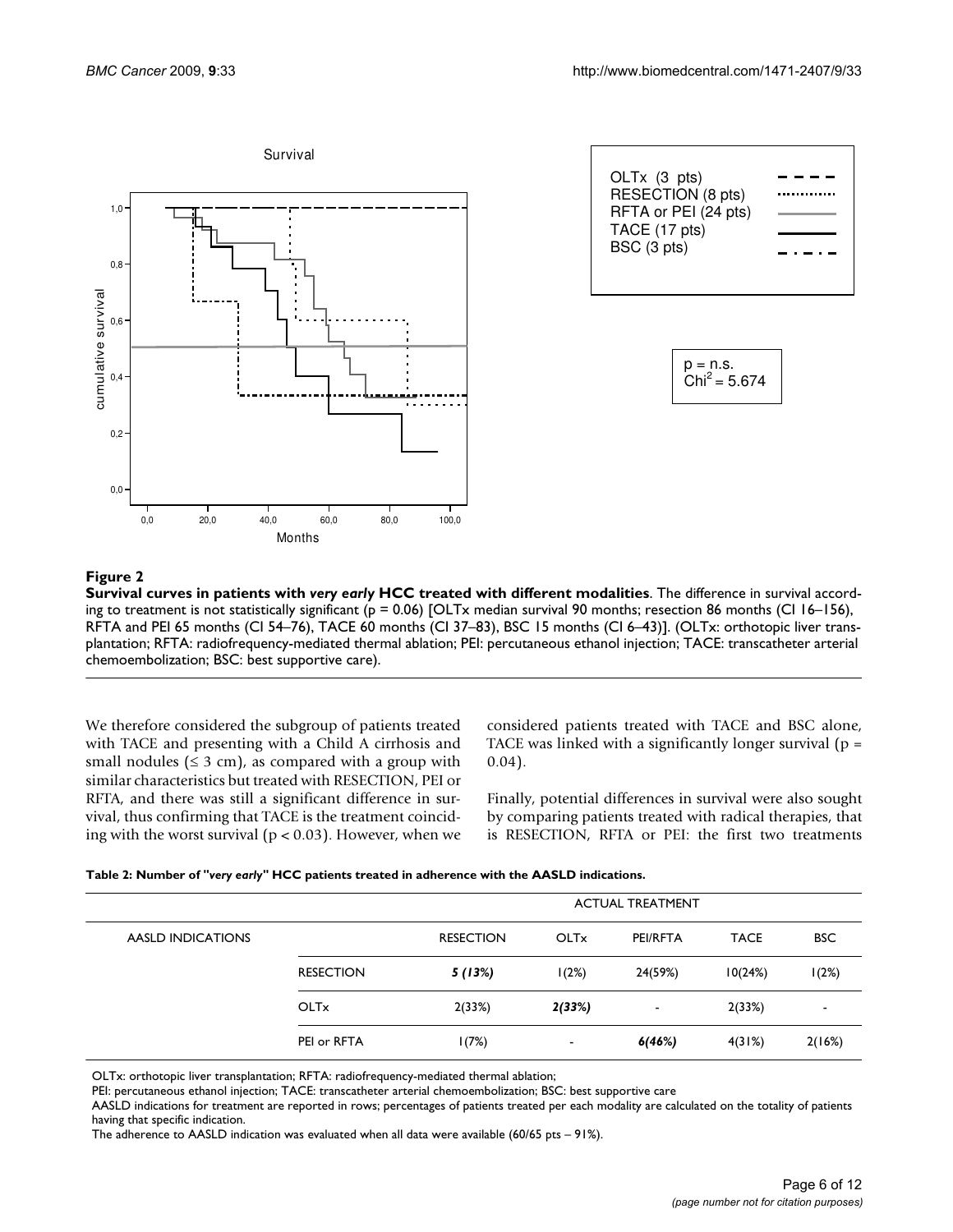

| OLTx (11 pts)         |  |
|-----------------------|--|
| RFTA (58 pts)         |  |
| RESECTION (75 pts)    |  |
| PEI (106 pts)         |  |
| PEI and TACE (25 pts) |  |
| TACE (128 pts)        |  |
| BSC (62 pts)          |  |
|                       |  |

| $p = 0.0001$            |  |
|-------------------------|--|
| $\text{Chi}^2$ = 24.973 |  |

#### **Figure 3**

**Survival curves in patients with** *early* **HCC**. The difference in survival among groups according to treatment modality is highly statistically significant (p = 0.0001) [OLTx mean survival 106 months (CI 89-124); Surgical resection median survival 52 months (CI 45–58), RFTA 62 months, PEI 44 months (CI 37–50), TACE alone 34 months (CI 29–39), TACE+PEI 41 months (CI 27–54), BSC 28 months (CI 17–39)]. (OLTx: orthotopic liver transplantation; RFTA: radiofrequency-mediated thermal ablation; PEI: percutaneous ethanol injection; TACE: transcatheter arterial chemoembolization; BSC: best supportive care).

offered a similar chance of survival (median 52 months [95% CI 47–57] for RESECTION, median not applicable for RFTA [survival  $> 50\%$  at 60 months]) and they provided a significantly longer survival than PEI (median 36 months [95% CI 28–44]) ( $p = 0.012$ ). The patients included in RFTA and RESECTION groups did not revealed significant differences in terms of Child-Pugh class or number and size of HCC lesions.

The Cox's multivariate analysis showed that age, gender, number of lesions and Child-Pugh class were independent predictors of survival ( $p = 0.001$ ;  $p = 0.05$ ;  $p = 0.012$ and  $p = 0.009$ , respectively), while the type of treatment was not. Age increases the death risk by 2% for each year, male gender by 22%, while lesions number > 1 increases the death risk by 47% and Child-Pugh class by 70%. Then again we subgrouped the patients according to whether their treatment complied with the AASLD algorithm (Table 3). Over one third of the patients (36%) are treated with TACE, outside the AASLD indications, and 13% undergo medical treatment and/or BSC.

#### *Internal validation analysis*

Given the risk that the inclusion of patients diagnosed in such a long time span may lead to a bias due to the different approach to the treatment over time, both in terms of management of HCC (before/after the publication of the guidelines) and in terms of available therapeutic techniques, an internal validation analysis on a series of about 145 patients consecutively diagnosed in a much more recent period was introduced. The set of consecutive patients with "*early*" HCC included in the internal validation did not show any statistically significant difference from the whole series with respect to the baseline characterization (mean age, gender and so on). The statistical evaluation of the series of "*early*" HCC patients confirmed:

- the significant difference in survival in relation to the treatment applied ( $p = 0.003$ ), with OLTx obtaining the best survival (79 months), resection and RFTA a median of 45 months, and BSC the worst results, with 12 months survival (Table 4);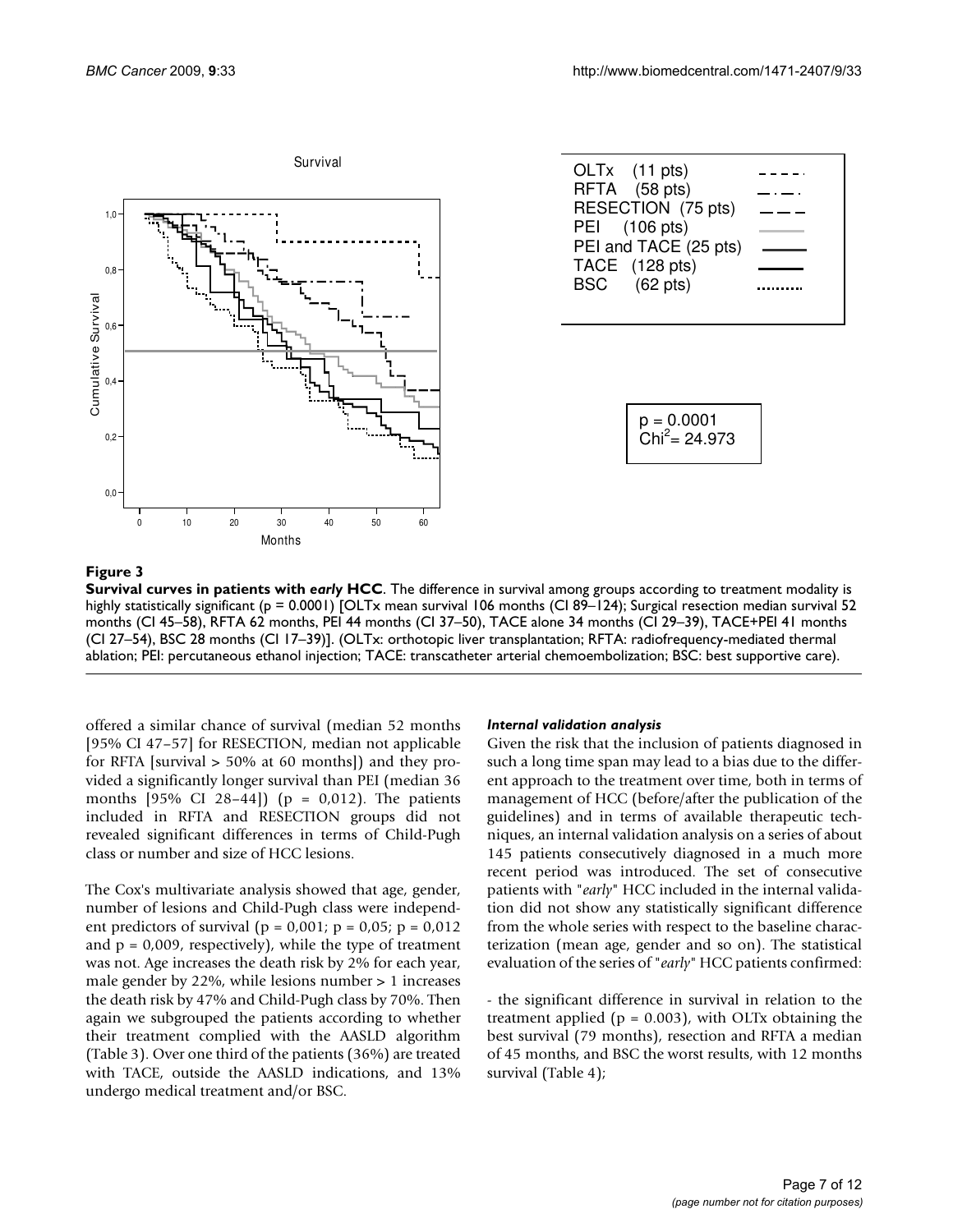|                   |                  | <b>ACTUAL TREATMENT</b> |             |          |                   |            |
|-------------------|------------------|-------------------------|-------------|----------|-------------------|------------|
| AASLD INDICATIONS |                  | <b>RESECTION</b>        | <b>OLTx</b> | PEI/RFTA | TACE/<br>PEI+TACE | <b>BSC</b> |
|                   | <b>RESECTION</b> | 30(28%)                 | 1(1%)       | 44 (40%) | 27 (25%)          | 7(6%)      |
|                   | <b>OLTx</b>      | 6 (9%)                  | 6(9%)       | 9(14%)   | 34 (52%)          | 11(16%)    |
|                   | PEI or RFTA      | 32 (13%)                | 4(2%)       | 83 (34%) | 88 (36%)          | 37(15%)    |

#### **Table 3: Number of "***early"* **HCC patients treated in adherence with the AASLD guidelines.**

OLTx: orthotopic liver transplantation; RFTA: radiofrequency-mediated thermal ablation; PEI: percutaneous ethanol injection; TACE: transcatheter arterial chemoembolization; BSC: best supportive care.

AASLD indications for treatment are reported in rows; percentages of patients treated per each modality are calculated on the totality of patients having that specific indication.

The adherence to AASLD indication was evaluated when all data were available (419/465 pts – 90%).

- the lack of any significant difference with respect to the compliance to the AASLD guidelines;

- the role as independent predictors of survival in the COX multivariate analysis of the two variables that were more significantly associated with prognosis in the whole series, i.e. age and Child-Pugh class ( $p = 0.025$  and  $p = 0.011$ , respectively), and, conversely, the lack of a significant impact of the choice of treatment.

# **Discussion**

The main goals of a staging system for a neoplastic disease are: 1) to give patients a clear prognostic information; 2) to enable the comparison of the results of different treatments and 3) to suggest a specific treatment for a given stage of the disease.

Since the literature contains sound evidence of the validity of both the CLIP and the BCLC staging system, now revised in the AASLD guidelines, the claimed superiority of the BCLC over other similarly-validated systems, such as the CLIP, would be mostly based on the last of the above points. Whether or not either of these two systems is clearly superior, supporters of the BCLC maintain indeed that this system is the only one to link the patient's stage with a clear-cut treatment indication.

Generally speaking, the characteristics of patients recruited at a given center have an influence on the effi-

**Table 4: Median survival (months) in the 145 patients with "***early"* **HCC of the internal validation analysis according to the type of treatment.**

| <b>Type of treatment</b> | N<br>Median survival (months) |              | CI 95% |        |  |
|--------------------------|-------------------------------|--------------|--------|--------|--|
| <b>OLTx</b>              | 5                             | 79           | 66.211 | 91.556 |  |
| <b>RESECTION</b>         | 17                            | 45           | 34,327 | 53,254 |  |
| <b>RFTA</b>              | 46                            | 45           | 40.394 | 51.247 |  |
| <b>PEI</b>               | 16                            | 37           | 14.384 | 59.616 |  |
| <b>TACE</b>              | 41                            | 44           | 34.518 | 53.482 |  |
| <b>PEI + TACE</b>        | 10                            | 36           | 32.006 | 39.994 |  |
| <b>BSC</b>               | 10                            | 12           | 9.078  | 14.922 |  |
| Total                    | 145                           | 45<br>40.708 |        | 49.292 |  |

OLTx: orthotopic liver transplantation; RFTA: radiofrequency-mediated thermal ablation; PEI: percutaneous ethanol injection; TACE: transcatheter arterial chemoembolization; BSC: best supportive care.

The difference in survival among treatment groups is statistically significant ( $p = 0.003$ ). In the COX multivariate analysis however only age and Child-Pugh class ( $p = 0.025$  and  $p = 0.011$ , respectively) were selected as independent predictors of survival.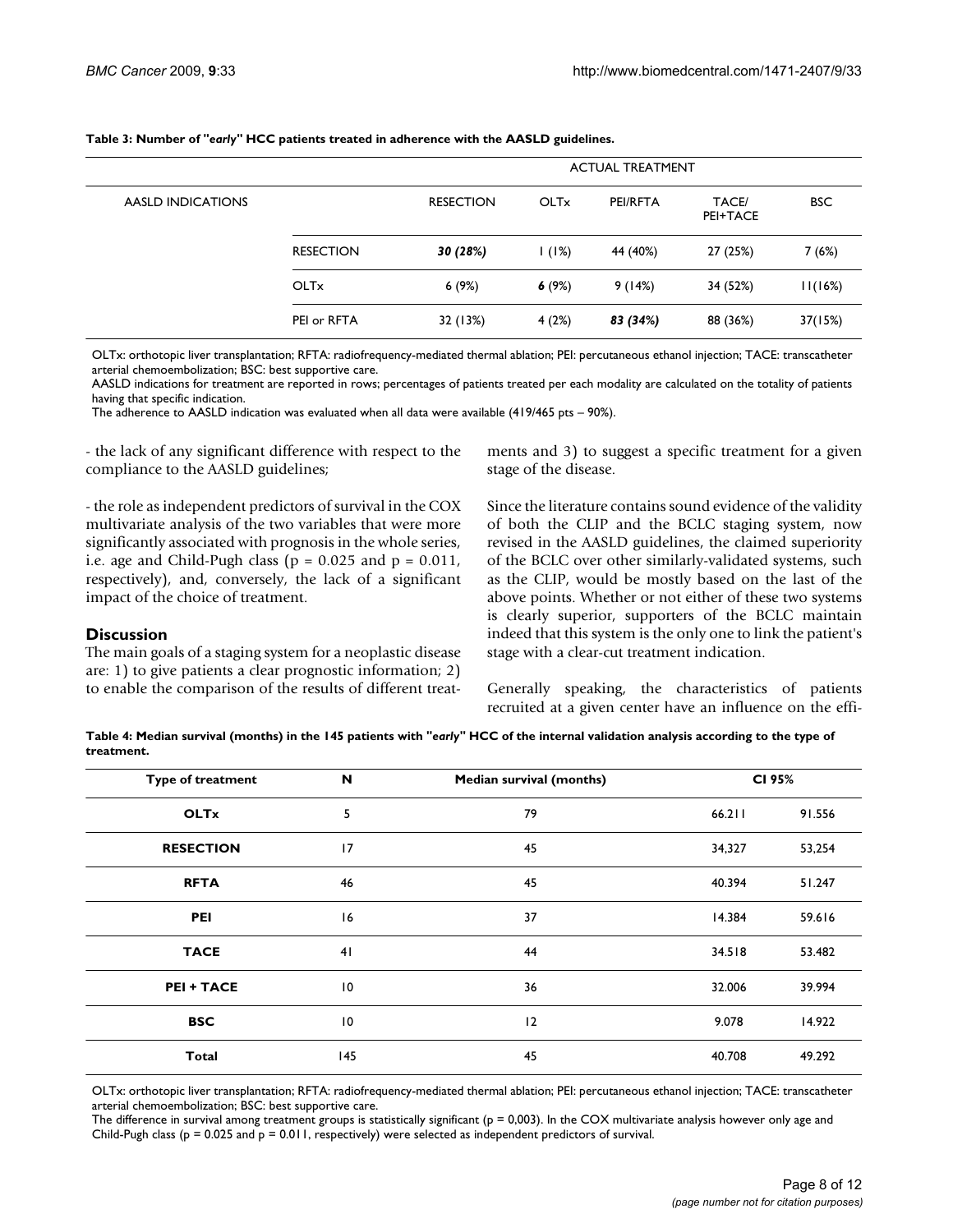ciency of a given staging system. Different staging systems will be more suitable, depending on where and why they are used [18]. For instance, it is now generally accepted that the CLIP system works better for advanced HCC and the BCLC for early disease undergoing surgery and in non cirrhotics [19,20]. Therefore, some authors go as far as to suggest that it might be useful to establish different staging systems, for patients undergoing resection or other ablative therapies, and for those undergoing palliative treatment [12].

For the BCLC staging system, however, the bottom line is: can we be fully confident that the proposed stage-related treatment indications are so helpful that adhering to them will give patients the best possible chances of survival?

Regarding the revised *"very early"* HCC stage, our results suggest the following:

1. The proportion of patients with *"very early"* HCC is only 3% in a large series collected by primary referral centers involved in recruiting patients with non advanced disease. As this figure would probably decrease at less experienced centers, our information makes rather feeble the epidemiological relevance of this stage in clinical practice. It is doubtful whether the trend toward an earlier diagnosis of HCC observed in centers where surveillance of cirrhotics is performed would significantly modify the overall figure [21], given that this did not happen in our series, at least until 2004.

2. Survival rates in patients with *"very early"* HCC are satisfactory irrespective of the type of treatment. In the univariate analysis, the choice of treatment, overall, shows a borderline impact on survival. However, when patients who underwent OLTx, that should not be indicated in this stage of the disease with very few exceptions, and those who underwent BSC are disregarded, any difference disappears. In the multivariate analyses the choice of treatment has no impact on survival, even when including BSC. However, being low the number of patients with "*very early*" HCC we might have missed the expected difference in survival among treatment groups and prospective validation analysis is needed to define the best treatment in this subgroup of patients.

3. Finally, the percentage of patients treated according to the AASLD recommendations was rather small. Since this result was common to *"early"* HCCs, it will be commented later.

The picture is slightly different for patients with *"early"* disease, who account for a substantial share of HCCs. Here the survival was highest after OLTx, therapeutic procedure performed only in 2% of the patients, possibly as a result of reduced organ availability, comorbidity or advanced age. Same considerations apply also to the group of *"very early*" HCC. RESECTION followed in terms of efficacy, then percutaneous treatments, while survival was lowest in patients treated with TACE or BSC. Actually, patients treated with TACE were more likely to have larger tumors and Child B status, with no difference in the number of nodules, but the difference between TACE, RESECTION and percutaneous treatments remained even after correction for these two factors, in patients in Child A disease and small tumors. Nonetheless, TACE offered a prognostic advantage with respect to BSC, suggesting that it still is of some therapeutic value.

Another point much debated in the literature concerns the comparison between RESECTION and locoregional treatments. This point was not addressed directly in our study but, by comparing the results of RESECTION, RFTA and PEI, we found that the first two treatments performed better than PEI. This would be, at least in part, in line with data recently provided by prospective randomized studies, showing that RESECTION was as effective as percutaneous treatments and RFTA superior to PEI [22-25]. Our retrospective observations just confirm what above and it is worth bearing in mind, however, that RESECTION has hitherto been the treatment of choice for patients with limited disease, though these findings insinuate that recommending RESECTION in the current practice as the front-line treatment for patients with *"early"* (and even more for those with *"very early"*) HCC is not so confidently supported by the literature [26].

The above considerations are confirmed by the result of multivariate Cox's analysis, where the type of treatment did not emerge as independent predictor of survival, implying that, in the relatively homogeneous group of patients with *"early*" HCC, its prognostic impact is overcome by that of other more powerful factors, e.g. age, gender, Child-Pugh class and tumor burden.

In a recent work, Wang et al analyzed a large cohort of patients to assess the impact on survival of treatment choice in the different BCLC stages [27]. A clear-cut difference in survival with respect of the therapeutic option was found for *"early"* HCC patients, as well as in our study; for *"very early"* HCC patients the Authors reported a borderline significance for the decreasing linear trend in survival, with a distinct difference between surgery and TACE, but not between surgery and percutaneous treatments. Furthermore, as the Authors state, the analysis presents some limitations, both in the stage assignation of patients and in the choice of treatment (for instance, no patients were transplanted, and very few underwent percutaneous ablation), so that the results can not be considered as conclusive. In any case, also in their experience, the percentage of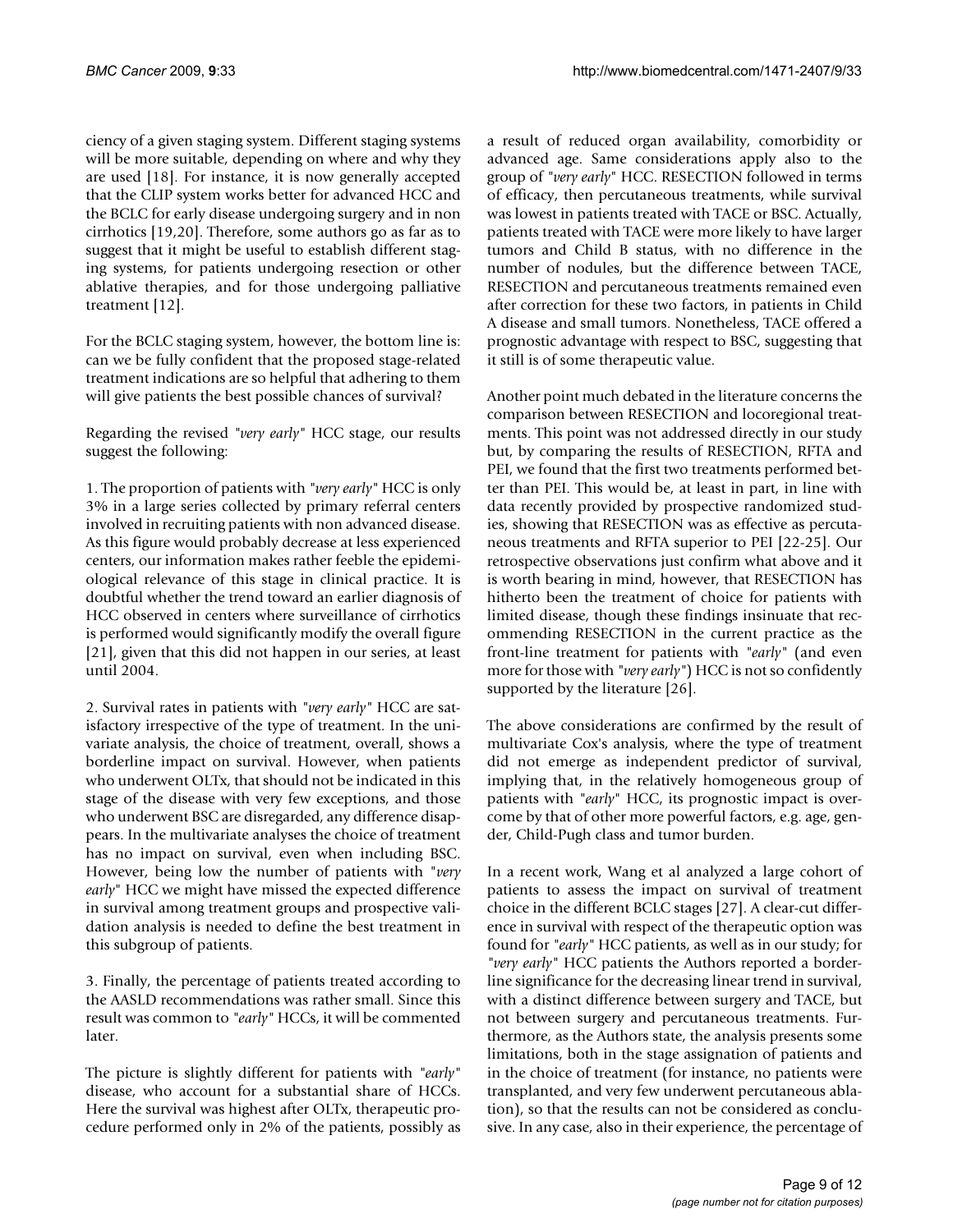patients with *"very early"* HCC was negligible (3%), as in our series.

An additional point to make is that the percentage of patients with *"early"* disease treated according to the AASLD guidelines, albeit higher than in *"very early"* HCC, remained relatively small. While for "*very early*" HCC no survival benefit was found for patients treated according to the guidelines, in *"early"* HCC the difference between the two subgroups was statistically significant, but again, without being identified in the multivariate analysis as an independent predictor of survival.

Our study presents some limitations, due to the wide time interval of patients recruitment: it is well-known that in recent years diagnostic and therapeutic techniques have significantly developed, leading to a wider identification of early HCC stages and allowing more frequently the application of radical treatments. Furthermore, our data collection began before the publication of BCLC staging system, and this may have influenced our results.

Being aware of this and in order to minimize any bias, an internal validation analysis was carried out in a series of 100 consecutive *"early"* HCC patients, diagnosed in a more recent period: even in this case the principal data obtained in the whole patients group were basically confirmed.

Why do so few centres follow the AASLD recommendations? We can suggest three explanations:

1) Our series was recruited before the emanation of AASLD guidelines and, although its therapeutic algorithm had been proposed before by the Barcelona group, it was still under debate and revision. Indeed, most ITA.LI.CA clinicians followed the Italian guidelines [14] which had been available earlier. We tried to limit this bias selecting a more appropriate series of patients, but further validation analysis on recent years may be useful to understand how much the application of the guidelines is different from our results.

2) The experience matured in clinical practice could have suggested that *"very early"* HCC occurring in well compensated patients can be efficiently treated with different approaches. In line with our result, a recent randomized controlled trial has shown that RESECTION and PEI ensure the same survival to cirrhotic patients with one or two nodules ≤2 cm each [28].

3) Finally, the therapeutic choice concerning *"early"* tumors stems from the day-to-day experience gained by operators who evaluate the position and boundaries of the HCC node(s), the extent of vascularization and portal

hypertension, concomitant diseases, the patient's age or will, local expertise and resources.

This may have produced the gap between theoretically ideal and real-life treatment decisions. Even though, generally speaking, guidelines should not be considered as mandatory advices, should we try harder to stick to the AASLD recommendations? Based on the outcome of this study, it is hard to say.

# **Conclusion**

In short, the data deriving from this analysis of one of the largest available databases on HCC demonstrate that:

- patients with *"very early"* HCC are presently very few, probably too few to make a definition of this stage of the disease clinically useful. As recently suggested however [29], the situation might change since we foresee a larger share of HCC patients diagnosed in this stage as a result of the wide implementation of surveillance programs, at least in the western world. With some caution needed in the evaluation of this set of data, given the relatively small number of patients included, the survival rates in these patients are satisfactory not only with OLTx, resection and RFTA [30], but whatever the treatment, in contrast with some previous reports, so that the stage-treatment link appears to be of little consequence;

- patients with *"early"* disease are a relatively sizable share of all HCC patients diagnosed. For them using the AASLD guidelines coincides with better survival; as for the types of treatment, these can be placed in order of efficiency, with OLTx at the top and TACE, generally used in patients with more advanced disease, at the bottom. Nevertheless, the treatment type and the adherence to the AASLD therapeutic algorithm appear to be less important in predicting survival than patient's age, gender, number of nodes (i.e. tumor burden) and Child-Pugh class (i.e. liver function).

# **Competing interests**

The authors declare that they have no competing interests.

# **Authors' contributions**

FF, AS, AB, AG planned and carried out the study, performed the statistical analysis and wrote the manuscript; FT contributed in drafting the manuscript and revising it; MADN, PDP, LB, GR, MZ, FB, EG, EC read the manuscript and made appropriate suggestion. All Authors recruited the patients and participated to collection of data. All Authors have given final approval of the version to be published.

# **Acknowledgements**

We aknowledge all the members of the ITA.LI.CA (Italian Liver Cancer) group that contributed to the data collection: Dipartimento di Medicina Interna, Cardioangiologia, Epatologia, Alma Mater Studiorum-Università di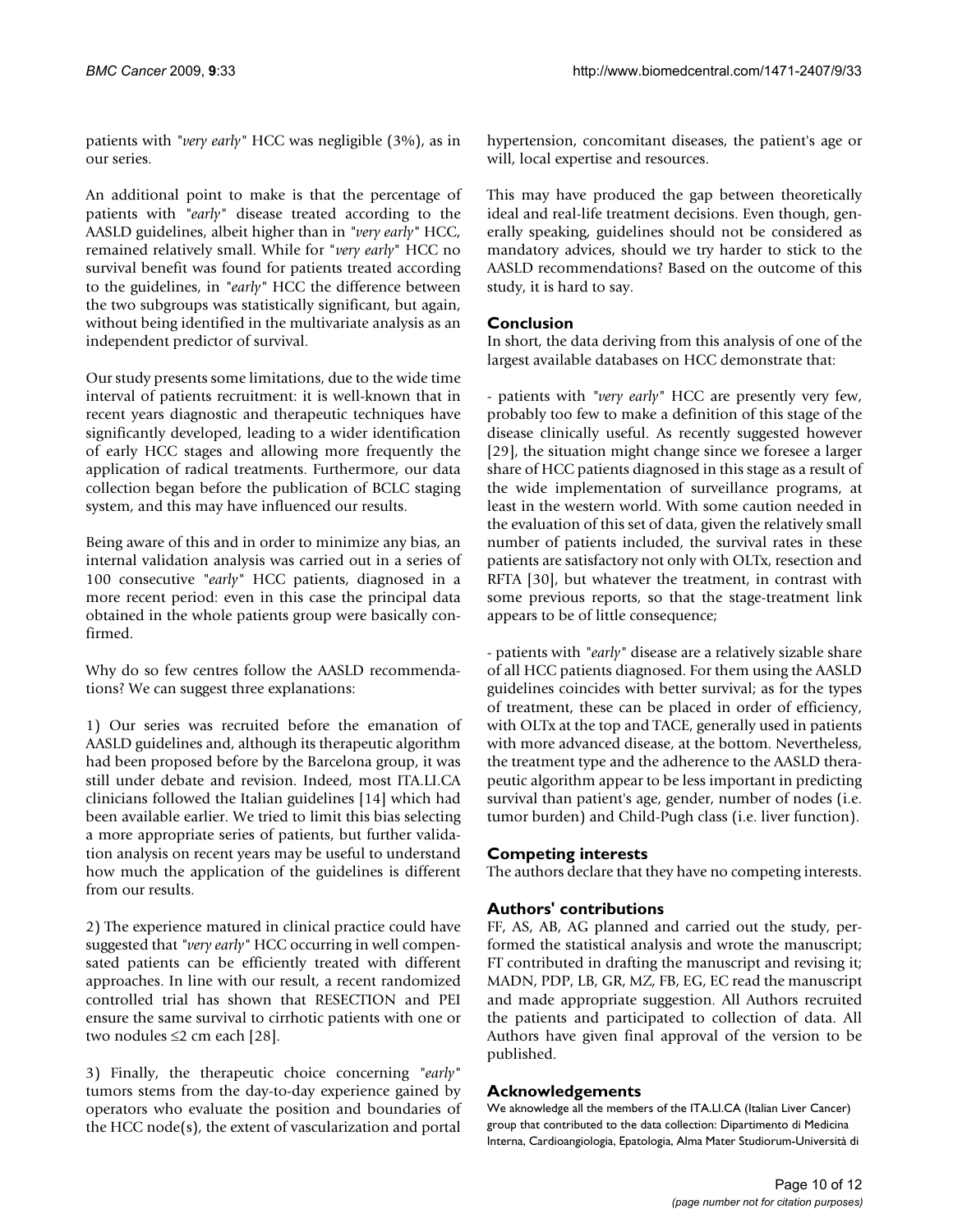Bologna: Pietro Andreone, Mauro Bernardi, Maurizio Biselli, Paolo Caraceni, Maria Chiara Cantarini, Rachele Casadio, Marta Frigerio, Antonio di Micoli, Marco Domenicali, Silvia Li Bassi, Donatella Magalotti, Federica Mirici Cappa, Valentina Santi, Andrea Zambruni; Divisione di Medicina, Ospedale Bolognini, Seriate: Claudia Balsamo, Maria Di Marco, Elena Vavassori; Divisione di Medicina, Ospedale Treviglio-Caravaggio, Treviglio: Lodovico Gilardoni, Mario Mattiello; Dipartimento di Medicina Clinica e Sperimentale, Clinica Medica V, Università di Padova: Alfredo Alberti, Angelo Gatta, Maurizio Gios; Cattedra di Medicina Interna II, Università Cattolica del Sacro Cuore di Roma: Marco Covino, Giovanni Gasbarrini; Cattedra di Malattie dell'Apparato Digerente, Università di Padova: Anna Baldan, Adriana Sergio, Chiara Cristofori, Anna Giacomin; Dipartimento di Medicina, Unità di Gastroenterologia, Ospedale Fatebenefratelli, Milano: Mariella Molaro, Maurizio Sala; Cattedra di Gastroenterologia, Dipartimento di Medicina Interna, Università di Genova: Testa R. e Risso D. Unità di Gastroenterologia, Ospedale Belcolle, Viterbo: Giorgia Ghittoni, Paola Roselli; Dipartimento di Discipline Chirurgiche, Rianimatorie e dei Trapianti, Alma Mater Studiorum-Università di Bologna: Gian Luca Grazi, Matteo Ravaioli, Antonio Daniele Pinna; Dipartimento di Scienze Radiologiche ed Istocitopatologiche, Alma Mater Studiorum-Università di Bologna: Cristina Rossi; Dipartimento di Radiologia, Policlinico S. Orsola-Malpighi, Bologna: Emanuela Giampalma, Rita Golfieri.

The study was not financially supported by any institution.

#### **References**

- Pugh RN, Murray-Lyon IM, Dawson JL, Pietroni MC, Williams R: **[Transsection of the oesopahagus for bleeding oesophageal](http://www.ncbi.nlm.nih.gov/entrez/query.fcgi?cmd=Retrieve&db=PubMed&dopt=Abstract&list_uids=4541913) [varices.](http://www.ncbi.nlm.nih.gov/entrez/query.fcgi?cmd=Retrieve&db=PubMed&dopt=Abstract&list_uids=4541913)** *Br J Surg* 1973, **60:**646-649.
- 2. Okuda K, Ohtsuki T, Obata H, Tomimatsu M, Okazaki N, Hasegawa H, Nakajima Y, Ohnishi K: **[Natural history of hepatocellular car](http://www.ncbi.nlm.nih.gov/entrez/query.fcgi?cmd=Retrieve&db=PubMed&dopt=Abstract&list_uids=2990661)[cinoma and prognosis in relation to treatment. Study of 850](http://www.ncbi.nlm.nih.gov/entrez/query.fcgi?cmd=Retrieve&db=PubMed&dopt=Abstract&list_uids=2990661) [patients.](http://www.ncbi.nlm.nih.gov/entrez/query.fcgi?cmd=Retrieve&db=PubMed&dopt=Abstract&list_uids=2990661)** *Cancer* 1985, **56:**918-28.
- 3. Vauthey JN, Lauwers GY, Esnaola NF, Do KA, Belghiti J, Mirza N, Curley SA, Ellis LM, Regimbeau JM, Rashid A, Cleary KR, Nagorney DM: **[Simplified staging for hepatocellular carcinoma.](http://www.ncbi.nlm.nih.gov/entrez/query.fcgi?cmd=Retrieve&db=PubMed&dopt=Abstract&list_uids=11896101)** *J Clin Oncol* 2002, **20:**1527-36.
- 4. The Cancer of the Liver Italian Program (CLIP): **[Investigators: A](http://www.ncbi.nlm.nih.gov/entrez/query.fcgi?cmd=Retrieve&db=PubMed&dopt=Abstract&list_uids=9731568) [new prognostic system for hepatocellular carcinoma; A ret](http://www.ncbi.nlm.nih.gov/entrez/query.fcgi?cmd=Retrieve&db=PubMed&dopt=Abstract&list_uids=9731568)[rospective study of 435 patients.](http://www.ncbi.nlm.nih.gov/entrez/query.fcgi?cmd=Retrieve&db=PubMed&dopt=Abstract&list_uids=9731568)** *Hepatology* 1998, **28:**751-5.
- 5. Llovet JM, Bru C, Bruix J: **[Prognosis of hepatocellular carci](http://www.ncbi.nlm.nih.gov/entrez/query.fcgi?cmd=Retrieve&db=PubMed&dopt=Abstract&list_uids=10518312)[noma: The BCLC staging classification.](http://www.ncbi.nlm.nih.gov/entrez/query.fcgi?cmd=Retrieve&db=PubMed&dopt=Abstract&list_uids=10518312)** *Semin Liver Dis* 1999, **19(3):**329-38.
- 6. Kudo M, Chung H, Osaki Y: **[Prognostic staging system for hepa](http://www.ncbi.nlm.nih.gov/entrez/query.fcgi?cmd=Retrieve&db=PubMed&dopt=Abstract&list_uids=12673442)[tocellular carcinoma \(CLIP score\): its value and limitations,](http://www.ncbi.nlm.nih.gov/entrez/query.fcgi?cmd=Retrieve&db=PubMed&dopt=Abstract&list_uids=12673442)** and a proposal for a new staging system, the Japan Integrated Staging Score (JIS score). J Gastroenterol 2003, [grated Staging Score \(JIS score\).](http://www.ncbi.nlm.nih.gov/entrez/query.fcgi?cmd=Retrieve&db=PubMed&dopt=Abstract&list_uids=12673442) **38:**207-215.
- 7. Cillo U, Vitale A, Grigoletto F, Farinati F, Brolese A, Zanus G, Neri D, Boccagni P, Srsen N, D'Amico F, Ciarleglio FA, Bridda A, D'Amico DF: **[Prospective validation of the Barcelona Clinic Liver Cancer](http://www.ncbi.nlm.nih.gov/entrez/query.fcgi?cmd=Retrieve&db=PubMed&dopt=Abstract&list_uids=16488051) [staging system.](http://www.ncbi.nlm.nih.gov/entrez/query.fcgi?cmd=Retrieve&db=PubMed&dopt=Abstract&list_uids=16488051)** *J Hepatol* 2006, **44(4):**723-31.
- 8. Cillo U, Bassanello M, Vitale A, Grigoletto FA, Burra P, Fagiuoli S, D'Amico F, Ciarleglio FA, Boccagni P, Brolese A, Zanus G, D'Amico DF: **[The critical issue of hepatocellular carcinoma prognostic](http://www.ncbi.nlm.nih.gov/entrez/query.fcgi?cmd=Retrieve&db=PubMed&dopt=Abstract&list_uids=14672623) [classification: which is the best tool available?](http://www.ncbi.nlm.nih.gov/entrez/query.fcgi?cmd=Retrieve&db=PubMed&dopt=Abstract&list_uids=14672623)** *J Hepatol* 2004, **40(1):**124-31.
- 9. Nanashima A, Omagari K, Tobinaga S, Shibata K, Sumida Y, Mine M, Morino S, Shibasaki S, Ide N, Shindou H, Nagayasu T: **[Comparative](http://www.ncbi.nlm.nih.gov/entrez/query.fcgi?cmd=Retrieve&db=PubMed&dopt=Abstract&list_uids=15993031) [study of survival of patients with hepatocellular carcinoma](http://www.ncbi.nlm.nih.gov/entrez/query.fcgi?cmd=Retrieve&db=PubMed&dopt=Abstract&list_uids=15993031) predicted by different staging systems using multivariate [analysis.](http://www.ncbi.nlm.nih.gov/entrez/query.fcgi?cmd=Retrieve&db=PubMed&dopt=Abstract&list_uids=15993031)** *Eur J Surg Oncol* 2005, **31(8):**882-90.
- 10. Grieco A, Pompili M, Caminiti G, Miele L, Covino M, Alfei B, Rapaccini GL, Gasbarrini G: **[Prognostic factors for survival in patients](http://www.ncbi.nlm.nih.gov/entrez/query.fcgi?cmd=Retrieve&db=PubMed&dopt=Abstract&list_uids=15710992) [with early-intermediate hepatocellular carcinoma undergo](http://www.ncbi.nlm.nih.gov/entrez/query.fcgi?cmd=Retrieve&db=PubMed&dopt=Abstract&list_uids=15710992)ing non-surgical therapy: comparison of Okuda, CLIP, and [BCLC staging systems in a single Italian centre.](http://www.ncbi.nlm.nih.gov/entrez/query.fcgi?cmd=Retrieve&db=PubMed&dopt=Abstract&list_uids=15710992)** *Gut* 2005, **54(13):**411-8.
- 11. Huang YH, Chen CH, Chang TT, Chen SC, Wang SY, Lee HS, Lin PW, Huang GT, Sheu JC, Tsai HM, Lee PC, Chau GY, Lui WY, Lee SD, Wu

JC: **[Evaluation of predictive value of CLIP, Okuda, TNM and](http://www.ncbi.nlm.nih.gov/entrez/query.fcgi?cmd=Retrieve&db=PubMed&dopt=Abstract&list_uids=15853992) [JIS staging systems for hepatocellular carcinoma patients](http://www.ncbi.nlm.nih.gov/entrez/query.fcgi?cmd=Retrieve&db=PubMed&dopt=Abstract&list_uids=15853992) [undergoing surgery.](http://www.ncbi.nlm.nih.gov/entrez/query.fcgi?cmd=Retrieve&db=PubMed&dopt=Abstract&list_uids=15853992)** *J Gastroenterol Hepatol* 2005, **20(5):**765-71.

- 12. Wildi S, Pestalozzi BC, McCormack L, Clavien PA: **[Critical evalua](http://www.ncbi.nlm.nih.gov/entrez/query.fcgi?cmd=Retrieve&db=PubMed&dopt=Abstract&list_uids=15048738)[tion of the different staging systems for hepatocellular carci](http://www.ncbi.nlm.nih.gov/entrez/query.fcgi?cmd=Retrieve&db=PubMed&dopt=Abstract&list_uids=15048738)[noma.](http://www.ncbi.nlm.nih.gov/entrez/query.fcgi?cmd=Retrieve&db=PubMed&dopt=Abstract&list_uids=15048738)** *Br J Surg* 2004, **91(4):**400-8.
- 13. Bruix J, Sherman M: **[Management of hepatocellular carcinoma.](http://www.ncbi.nlm.nih.gov/entrez/query.fcgi?cmd=Retrieve&db=PubMed&dopt=Abstract&list_uids=16250051)** *Hepatology* 2005, **42(5):**1208-1236.
- 14. Commissione "Epatocarcinoma" dell'Associazione Italiana per lo Studio del Fegato: *Epatocarcinoma: Linee Guida per la Diagnosi e la Terapia* Bologna: Tipografia Moderna; 1998.
- 15. Farinati F, Rinaldi M, Gianni S, Naccarato R: **[How should patients](http://www.ncbi.nlm.nih.gov/entrez/query.fcgi?cmd=Retrieve&db=PubMed&dopt=Abstract&list_uids=11147597) [with hepatocellular carcinoma be staged? Validation of a](http://www.ncbi.nlm.nih.gov/entrez/query.fcgi?cmd=Retrieve&db=PubMed&dopt=Abstract&list_uids=11147597) [new prognostic system.](http://www.ncbi.nlm.nih.gov/entrez/query.fcgi?cmd=Retrieve&db=PubMed&dopt=Abstract&list_uids=11147597)** *Cancer* 2000, **89(11):**2266-73.
- 16. Trevisani F, Cantarini MC, Labate AM, De Notariis S, Rapaccini G, Farinati F, Del Poggio P, Di Nolfo MA, Benvegnù L, Zoli M, Borzio F, Bernardi M, Italian Liver Cancer (ITALICA) group: **[Surveillance for](http://www.ncbi.nlm.nih.gov/entrez/query.fcgi?cmd=Retrieve&db=PubMed&dopt=Abstract&list_uids=15307862) [hepatocellular carcinoma in elderly Italian patients with cir](http://www.ncbi.nlm.nih.gov/entrez/query.fcgi?cmd=Retrieve&db=PubMed&dopt=Abstract&list_uids=15307862)[rhosis: Effects on cancer staging and patient survival.](http://www.ncbi.nlm.nih.gov/entrez/query.fcgi?cmd=Retrieve&db=PubMed&dopt=Abstract&list_uids=15307862)** *Am J Gastroenterol* 2004, **99(8):**1470-6.
- 17. Trevisani F, De Notariis S, Rapaccini G, Farinati F, Benvegnù L, Zoli M, Grazi GL, Del Poggio P, Di Nolfo AM, Bernardi M, Italian Liver Cancer Group: **[Semiannual and annual surveillance of cir](http://www.ncbi.nlm.nih.gov/entrez/query.fcgi?cmd=Retrieve&db=PubMed&dopt=Abstract&list_uids=11922571)[rhotic patients for hepatocellular carcinoma: Effects on can](http://www.ncbi.nlm.nih.gov/entrez/query.fcgi?cmd=Retrieve&db=PubMed&dopt=Abstract&list_uids=11922571)[cer stage and patient survival \(Italian experience\).](http://www.ncbi.nlm.nih.gov/entrez/query.fcgi?cmd=Retrieve&db=PubMed&dopt=Abstract&list_uids=11922571)** *Am J Gastroenterol* 2002, **97(3):**734-44.
- Toyoda H, Kumada T, Kiriyama S, Sone Y, Tanikawa M, Hisanaga Y, Yamaguchi A, Isogai M, Kaneoka Y, Washizu J: **[Comparison of the](http://www.ncbi.nlm.nih.gov/entrez/query.fcgi?cmd=Retrieve&db=PubMed&dopt=Abstract&list_uids=16086713) [Usefulness of Three Staging Systems for Hepatocellular Car](http://www.ncbi.nlm.nih.gov/entrez/query.fcgi?cmd=Retrieve&db=PubMed&dopt=Abstract&list_uids=16086713)[cinoma \(CLIP, BCLC, and JIS\) in Japan.](http://www.ncbi.nlm.nih.gov/entrez/query.fcgi?cmd=Retrieve&db=PubMed&dopt=Abstract&list_uids=16086713)** *Am J Gastroenterol* 2005, **100(8):**1764-71.
- 19. Marrero JA: **[Staging system for hepatocellular carcinoma:](http://www.ncbi.nlm.nih.gov/entrez/query.fcgi?cmd=Retrieve&db=PubMed&dopt=Abstract&list_uids=16503077) [should we all use the BCLC system?](http://www.ncbi.nlm.nih.gov/entrez/query.fcgi?cmd=Retrieve&db=PubMed&dopt=Abstract&list_uids=16503077)** *J Hepatol* 2006, **44:**630-632.
- 20. Poon RT, Fan ST: **Evaluation of the new AJCC/UICC staging system for hepatocellular carcinoma after hepatic resection in Chinese patients.** *Surg Oncol Clin N Am* 2003, **12(1):**3.
- 21. Colombo M: **[Screening.](http://www.ncbi.nlm.nih.gov/entrez/query.fcgi?cmd=Retrieve&db=PubMed&dopt=Abstract&list_uids=17877477)** *Hepatology Research* 2007, **37(Suppl 2):**S146-S151.
- 22. Chen MS, Li JQ, Zheng Y, Guo RP, Liang HH, Zhang YQ, Lin XJ, Lau WY: **[A Prospective Randomized Trial Comparing Percuta](http://www.ncbi.nlm.nih.gov/entrez/query.fcgi?cmd=Retrieve&db=PubMed&dopt=Abstract&list_uids=16495695)[neous Local Ablative Therapy and Partial Hepatectomy for](http://www.ncbi.nlm.nih.gov/entrez/query.fcgi?cmd=Retrieve&db=PubMed&dopt=Abstract&list_uids=16495695) [Small Hepatocellular Carcinoma.](http://www.ncbi.nlm.nih.gov/entrez/query.fcgi?cmd=Retrieve&db=PubMed&dopt=Abstract&list_uids=16495695)** *Ann Surg* 2006, **243(3):**321-328.
- 23. Lin SM, Lin CJ, Lin CC, Hsu CW, Chen YC: **[Radiofrequency abla](http://www.ncbi.nlm.nih.gov/entrez/query.fcgi?cmd=Retrieve&db=PubMed&dopt=Abstract&list_uids=15578509)[tion improves prognosis compared with ethanol injection for](http://www.ncbi.nlm.nih.gov/entrez/query.fcgi?cmd=Retrieve&db=PubMed&dopt=Abstract&list_uids=15578509) [hepatocellular carcinoma < or = 4 cm.](http://www.ncbi.nlm.nih.gov/entrez/query.fcgi?cmd=Retrieve&db=PubMed&dopt=Abstract&list_uids=15578509)** *Gastroenterology* 2004, **127(6):**1714-23.
- 24. Lin SM, Lin CJ, Lin CC, Hsu CW, Chen YC: **[Randomised control](http://www.ncbi.nlm.nih.gov/entrez/query.fcgi?cmd=Retrieve&db=PubMed&dopt=Abstract&list_uids=16009687)[led trial comparing percutaneous radiofrequency thermal](http://www.ncbi.nlm.nih.gov/entrez/query.fcgi?cmd=Retrieve&db=PubMed&dopt=Abstract&list_uids=16009687) ablation, percutaneous ethanol injection, and percutaneous acetic acid injection to treat hepatocellular carcinoma of 3 [cm or less.](http://www.ncbi.nlm.nih.gov/entrez/query.fcgi?cmd=Retrieve&db=PubMed&dopt=Abstract&list_uids=16009687)** *Gut* 2005, **54(8):**1151-6.
- 25. Seror O, N'Kontchou G, Tin Tin Htar M, Durand-Zaleski I, Trinchet JC, Sellier N, Beaugrand M: **[Ethanol versus radiofrequency abla](http://www.ncbi.nlm.nih.gov/entrez/query.fcgi?cmd=Retrieve&db=PubMed&dopt=Abstract&list_uids=17185968)[tion for the treatment of small hepatocellular carcinoma in](http://www.ncbi.nlm.nih.gov/entrez/query.fcgi?cmd=Retrieve&db=PubMed&dopt=Abstract&list_uids=17185968) patients with cirrhosis: a retrospective study of efficacy and [cost.](http://www.ncbi.nlm.nih.gov/entrez/query.fcgi?cmd=Retrieve&db=PubMed&dopt=Abstract&list_uids=17185968)** *Gastroenterol Clin Biol* 2006, **30(11):**1265-73.
- 26. Arii S, Yamaoka Y, Futagawa S, Inoue K, Kobayashi K, Kojiro M, Makuuchi M, Nakamura Y, Okita K, Yamada R: **[Results of surgical and](http://www.ncbi.nlm.nih.gov/entrez/query.fcgi?cmd=Retrieve&db=PubMed&dopt=Abstract&list_uids=11093728) [nonsurgical treatment for small-sized hepatocellular carci](http://www.ncbi.nlm.nih.gov/entrez/query.fcgi?cmd=Retrieve&db=PubMed&dopt=Abstract&list_uids=11093728)nomas: a retrospective and nationwide survey in Japan. The [Liver Cancer Study Group of Japan.](http://www.ncbi.nlm.nih.gov/entrez/query.fcgi?cmd=Retrieve&db=PubMed&dopt=Abstract&list_uids=11093728)** *Hepatology* 2000, **32(6):**1224-9.
- 27. Wang JH, Changchien CS, Hu TH, Lee CM, Kee KM, Lin CY, Chen CL, Cen TY, Huang YJ, Lu SN: **[The efficacy of treatment sched](http://www.ncbi.nlm.nih.gov/entrez/query.fcgi?cmd=Retrieve&db=PubMed&dopt=Abstract&list_uids=18337087)[ules according to Barcelona Clinic Liver Cancer staging for](http://www.ncbi.nlm.nih.gov/entrez/query.fcgi?cmd=Retrieve&db=PubMed&dopt=Abstract&list_uids=18337087) hepatocellular carcinoma-Survival analysis of 3892 patients.** *Eur J Cancer* 2008, **44:**1000-1006.
- 28. Huang GT, Lee PH, Tsang YM, Lai MY, Yang PM, Hu RH, Chen PJ, Kao JH, Sheu JC, Lee CZ, Chen DS: **[Percutaneous ethanol injection](http://www.ncbi.nlm.nih.gov/entrez/query.fcgi?cmd=Retrieve&db=PubMed&dopt=Abstract&list_uids=15973099) [versus surgical resection for the treatment of small hepato](http://www.ncbi.nlm.nih.gov/entrez/query.fcgi?cmd=Retrieve&db=PubMed&dopt=Abstract&list_uids=15973099)[cellular carcinoma: a prospective study.](http://www.ncbi.nlm.nih.gov/entrez/query.fcgi?cmd=Retrieve&db=PubMed&dopt=Abstract&list_uids=15973099)** *Ann Surg* 2005, **242(1):**36-42.
- Llovet JM, Bruix |: **[Novel advancements in the management of](http://www.ncbi.nlm.nih.gov/entrez/query.fcgi?cmd=Retrieve&db=PubMed&dopt=Abstract&list_uids=18304676) [hepatocellular carcinoma in 2008.](http://www.ncbi.nlm.nih.gov/entrez/query.fcgi?cmd=Retrieve&db=PubMed&dopt=Abstract&list_uids=18304676)** *J Hepatol* 2008, **48(Suppl 1):**S20-37.